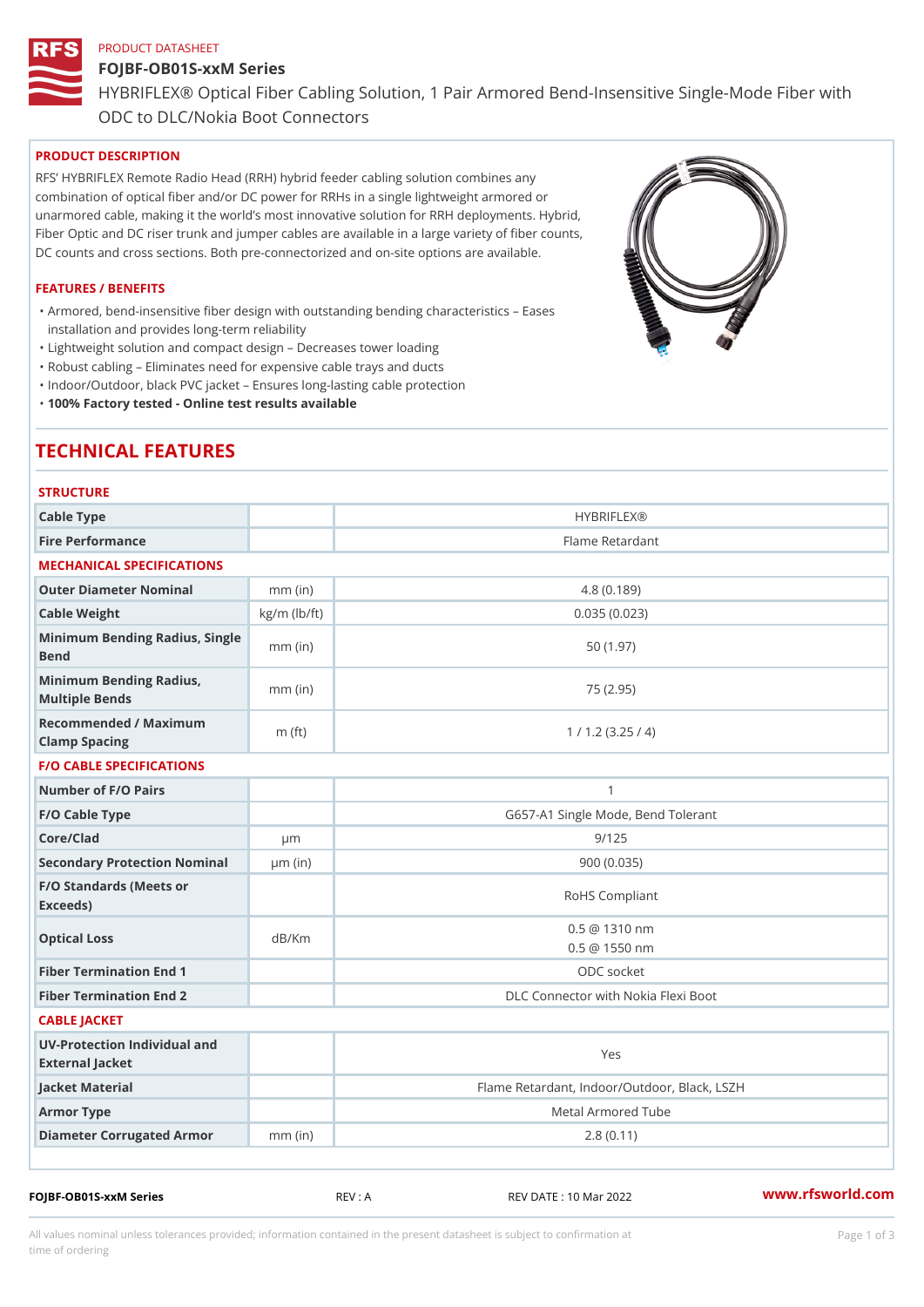#### PRODUCT DATASHEET

FOJBF-OB01S-xxM Series HYBRIFLEX® Optical Fiber Cabling Solution, 1 Pair Armored Bend-Inse ODC to DLC/Nokia Boot Connectors

### TESTING AND ENVIRONMENTAL

| Storage Temperature              | $^{\circ}$ C ( $^{\circ}$ F)        | $-40$ to $70$ ( $-40$ to $158$ ) |
|----------------------------------|-------------------------------------|----------------------------------|
| Operation Temperature            | $^{\circ}$ C ( $^{\circ}$ F $\vert$ | $-40$ to 65 ( $-40$ to 149)      |
| Installation Temperature °C (°F) |                                     | $-20$ to 65 ( $-4$ to 149)       |

#### EXTERNAL DOCUMENT LINKS

Installation Guidelwinessad On-line Factory Te[s](https://www.rfsworld.com/pictures/userfiles/programs/AAST Latest Version.zip)teResults:

# NOTES

Optimized for Nokia RRH

# ADDITIONAL ASSEMBLIES - ODC TO DLC

| Length, m | Model Number                   |
|-----------|--------------------------------|
| 1         | $HA - FOJBF - OL - 01SM - 1$   |
| -3        | $HA - FOJBF - OL - 01SM - 3$   |
| 5         | $HA - FOJBF - OL - 01SM - 5$   |
| 10        | $HA - FOJBF - O L - 01SM - 10$ |
| 20        | $HA - FOJBF - O L - 01SM - 20$ |

| Length, m | Model Number       |
|-----------|--------------------|
| -3        | $FOJBF-OBO1S-OO3M$ |
| -5        | $FOJBF-OBO1S-OO5M$ |

### ADDITIONAL ASSEMBLIES - ODC TO DLC/FULLAXS

| Length, m      | Model Number                 |
|----------------|------------------------------|
|                | $HA - FOJBF - OA - 01SM - 1$ |
| 3              | $HA - FOJBF - OA - 01SM - B$ |
| 5              | $HA - FOJBF - OA - 01SM - 5$ |
| 1 <sub>0</sub> | $HA-FOJBF-OA-01SM-10$        |
| 20             | $HA-FOJBF-OA-01SM-20$        |
| 30             | HA-FOJBF-OA-01SM-30          |

#### ADDITIONAL ASSEMBLIES - ODC TO DLC/NB ADDITIONAL ASSEMBLIES - ODC TO DLC/R2CT

| $L$ ength, $rn$ | Model Number       |
|-----------------|--------------------|
| -3              | $FOJBF-OCO1S-OO3M$ |
| 5               | $FOJBF-OCO1S-OO5M$ |
| 10              | $FOJBF-OCO1S-010M$ |
| 2 O             | $FOJBF-OCO1S-020M$ |

#### ADDITIONAL ASSEMBLIES - ODC TO DLC/AOPC ADDITIONAL ASSEMBLIES - ODC TO DLC/AOPA

| Length, m | Model Number        |
|-----------|---------------------|
| 3         | $FOJBF-OPAO1S-003M$ |
| 5         | $FOJBF-OPAO1S-005M$ |

| Length, m | Model Number       |
|-----------|--------------------|
| -3        | $FOJBF-ONO1S-OO3M$ |
| -5        | $FOJBF-ONO1S-005M$ |
| 10        | $FOJBF-ONO1S-010M$ |
| 2 Q       | $FOJBF-ONO1S-020M$ |

FOJBF-OB01S-xxM Series REV : A REV DATE : 10 Mar 2022 [www.](https://www.rfsworld.com)rfsworld.com

All values nominal unless tolerances provided; information contained in the present datasheet is subject to Pcapgelio an atio time of ordering